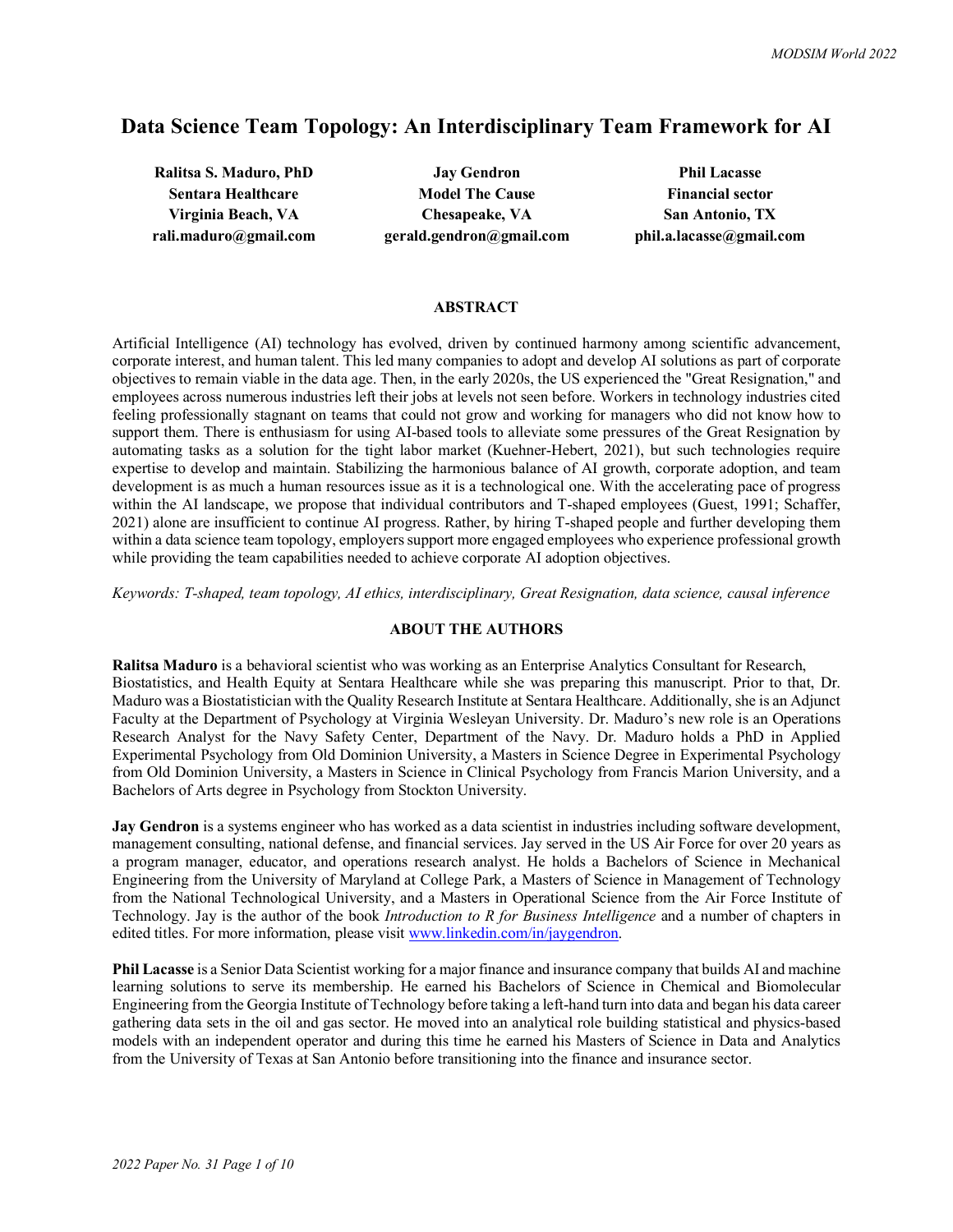# **Data Science Team Topology: An Interdisciplinary Team Framework for AI**

**Ralitsa S. Maduro, PhD Jay Gendron Phil Lacasse**

**Sentara Healthcare Model The Cause Financial sector Virginia Beach, VA Chesapeake, VA San Antonio, TX rali.maduro@gmail.com gerald.gendron@gmail.com phil.a.lacasse@gmail.com**

#### **A NATURAL DISTRUST OF MODELS: PROJECTED DEMANDS OF ARTIFICIAL INTELLEGENCE**

The need to maintain trust between the human user and artificial intelligence (AI) has been well documented (Jacovi & Goldberg, 2020; Lipton, 2018; Miller, 2019). Moreover, it has been argued that the only way to implement AI in our society safely is by designing **trustworthy** AI products (Jacovi, Marasović, Miller & Goldberg, 2021). Trustworthy may be defined using data science terms of reference: interpretability (the ability to understand the mathematical composition of a model directly), explainability (the ability to understand model functionality at the output level), and AI ethics (the ability to understand the bias that can result in discrimination and prejudice; Gendron & Maduro, 2022). Trustworthiness is becoming increasingly difficult to achieve due to the exponential increase in complexity and application of AI. Indeed, deciphering the "black box" has become nearly impossible while, at the same time, explainability has become more important (Castelvecchi, 2016). Data scientists often build solutions that fail one or more trustworthiness litmus tests. As Rai (2020) argues, explainable AI approaches should turn black-box models into glass-box models.

Mindfully building explainable glass-box models is essential in the context of existing cultural and socio-economic biases, nationally and globally. For example, Fletcher, Nakeshimana, and Olubeko (2021) argue that AI and machine learning (ML) must always be evaluated based on appropriateness, bias, and fairness when it comes to global health. Moreover, Suresh and Guttag (2021) formalized the framework for understanding sources of harm due to bias in AI and ML (Figure 1) and visualized the idea of baseline bias. For example, evidence suggests a race-based representation bias of testing for germline mutations in breast cancer that places black women at a disadvantage (McCarthy et al., 2016). Such disparity would negatively impact the accuracy of an AI system built on a model that uses genetic testing results as a predictor variable. In that case, the model will likely confound the risk of cancer due to the lack of race representativeness of the data.

There is increasing recognition that society needs to be protected against biased and unsafe AI. A United States National Institute of Standards and Technology initiative documented an increase in the legislative pressure on explainable models via a growing number of measures being introduced to study the impact of the use of AI (NCSL, 2022). Bills or resolutions written for AI were introduced in at least 17 states in 2021, with California having such a legislative proposal as early as 2019 (NCSL, 2022). Privacy concerns sparked similar regulations in the European Union as well. On April 21, 2021, the European Commission presented the Artificial Intelligence Act. As Kop (2021) states, "The Act seeks to codify the high standards of the EU trustworthy AI paradigm, which requires AI to be legally, ethically and technically robust while respecting democratic values, human rights, and the rule of law." A crucial part of the European AI Act is **trustworthy** AI by design. Elser (2022) notes that current legislative activities focus more on privacy protection (what cannot happen) rather than articulating what good faith AI includes. A critical part of developing future mindful AI models that lead to trustworthy AI is the interdisciplinary nature of the design teams (Kop, 2021). In this case, interdisciplinary is more than multidisciplinary – specifically in the connections across disciplines rather than mere knowledge of multiple domains (Rowland et al., 2018). Interdisciplinary teams are a prerequisite to trustworthy AI because no single employee can be an expert in all aspects of AI design.

There is a well-recognized lack of pedagogical content on domain knowledge and experience emphasis in training data science professionals (Bubb, 2020; Saha, 2020). Domain knowledge can help structure a model form leading to increased precision and accuracy of models. In the next section, we propose strategies for developing a data science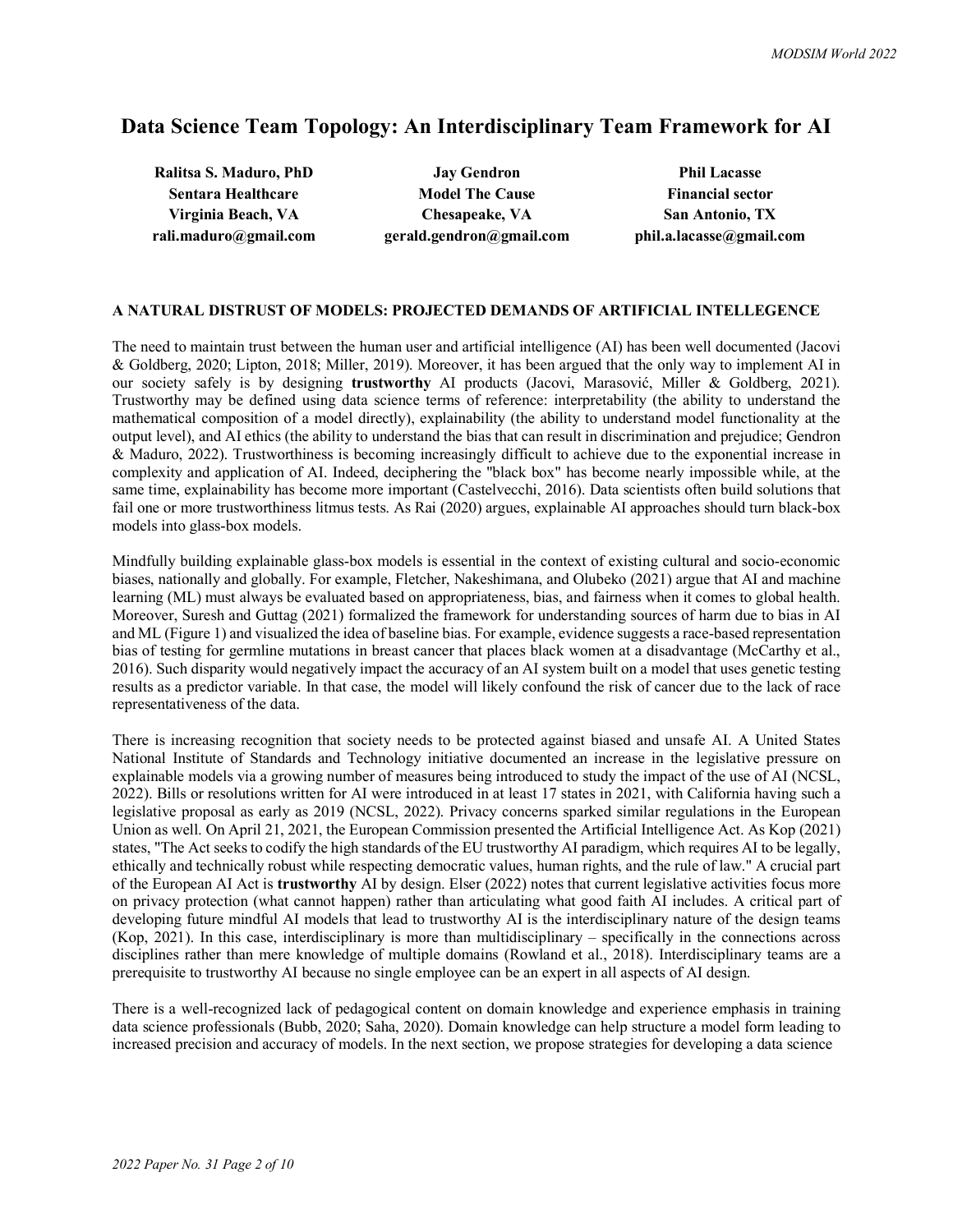

Figure 1: (a) The data generation process begins with data collection. This process involves defining a target population and sampling from it, as well as identifying and measuring features and labels. This dataset is split into training and test sets. Data is also collected (perhaps by a different process) into benchmark datasets. (b) A model is defined, and optimized on the training data. Test and benchmark data is used to evaluate it, and the final model is then integrated into a real-world context. This process is naturally cyclic, and decisions influenced by models affect the state of the world that exists the next time data is collected or decisions are applied. In red, we indicate where in this pipeline different sources of downstream harm might arise.

team topology of T-shaped data science employees as a means to hinder the arrival of a future AI winter<sup>1</sup> caused by unbalanced team skill sets.

## **DATA SCIENCE TEAM TOPOLOGY**

**Topology** refers to "the way the parts of something are arranged and related" (Oxford Advanced American Dictionary, n.d.). The term topology is commonly seen in the technical literature referring to "network topology," but it more broadly relates to an entity described according to its relationships among component elements. As for a **team topology**, we define it as the way organizational members of a unit are assigned and related, one to another, in terms of their technical skills. Skelton and Pais (2019) use the term team topologies in their book of the same name to guide the formation of Dev-Ops teams in the software industry. We extend that concept to the related but fundamentally different data science domain. This leads to our working definition of **data science team topology**

*The manner in which members of a data science team are assigned and related, one to another, in terms of their technical* s*kills.*

This definition is primarily a logical design characteristic indicating the skill arrangement within a team. An assignment may be deliberate (during recruitment) or represent an existing team composition. Meanwhile,

<sup>&</sup>lt;sup>1</sup> This AI winter will likely be the result of tightening resource availability as people and organizations lose interest, or fail to see the relevance of AI to their business challenges because the AI solutions were not trusted.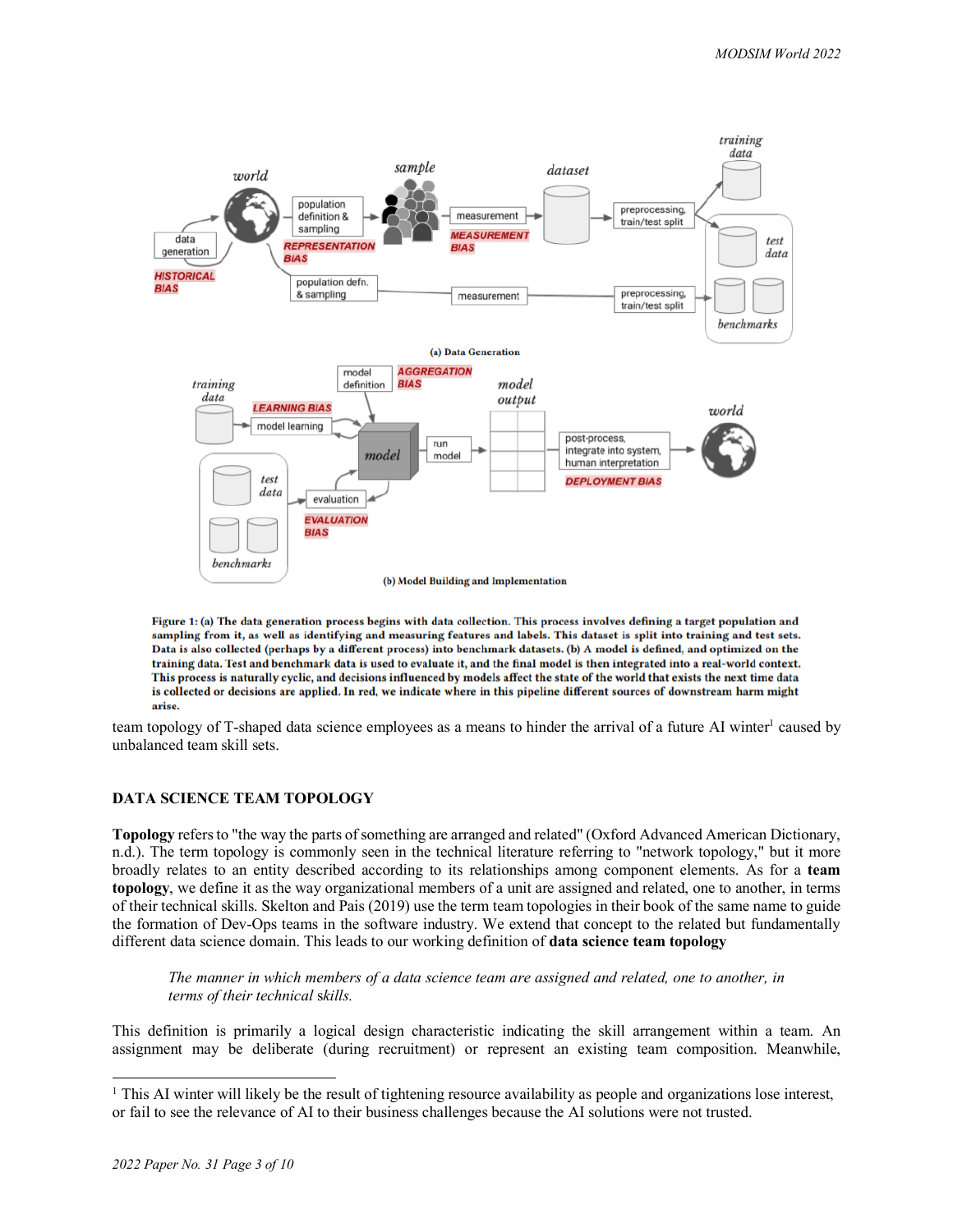relationships can be described in many ways (e.g., personality type, communication styles, or degrees of interaction). In the context of a data science team topology, the relation of interest is the identification of technical skills possessed by team members such as:

- $\bullet$  the individual
- a technical skill possessed by the individual
- the level at which that skill is utilized by that person within the team [primary subject matter expert (SME), ancillary SME, or general awareness]

Overall, the data science team topology captures the team's capabilities in relation to each other, not just as a listing of skills within a team.

Thinking in terms of the topology provides a richer sense of team capability, albeit with the cost of an added framework and associated analysis – a cost worth the outcome. Organizations generally recognize that talent drives AI success. Bubb (2020) notes talent as a leading risk to the enterprise, with over 80 percent of CEOs placing talent as their top corporate priority. Recall that we propose data science teams be deliberately formed and developed as topologies of T-shaped data science employees to continue the progress of AI into the coming decade.

Schaffer (2021) provides a useful chronology of the rise of T-shaped employees originating in the 1980s at McKinsey & Company. David Guest made this idea more relevant to engineering activities based on his work in 1991. By 2010, the CEO of IDEO, Tim Brown, described the "T-shaped person" in an interview while discussing hiring practices. Indeed, the T-shaped employee has been one of the well-worn organizing frameworks, whether as deliberate organizational design or endemic in hiring practices. Gardner and Spohrer (2020) note that the framework has also influenced the design of higher education. Figure 2 provides a representative visual of the T-shaped employee.



### **Figure 2. T-shaped employees have the perspective to manage across boundaries and I-shaped depth in skills to get things done (Schaffer, 2021).**

Before the 2010s, there was little discussion of data scientists – although the sciences possessed many researchers proficient in the associated skills. Then came the infamous article by Davenport and Patil (2012) pronouncing the data scientist as The Sexiest Job of the 21st Century. By the mid-2010s, articles and blogs openly worried about the talent issues due to the lack of data science "unicorns" (individuals gifted with the skills now recognized as the hallmark of an entire team process). Evolution ensued, and the T-shaped data scientists emerged. Broadly speaking, a data scientist possesses math, statistics, and computer science skills with an appropriate awareness of domain knowledge, such as finance or medical (Conway, 2010). The data science team topology is built with such T-shaped data scientists.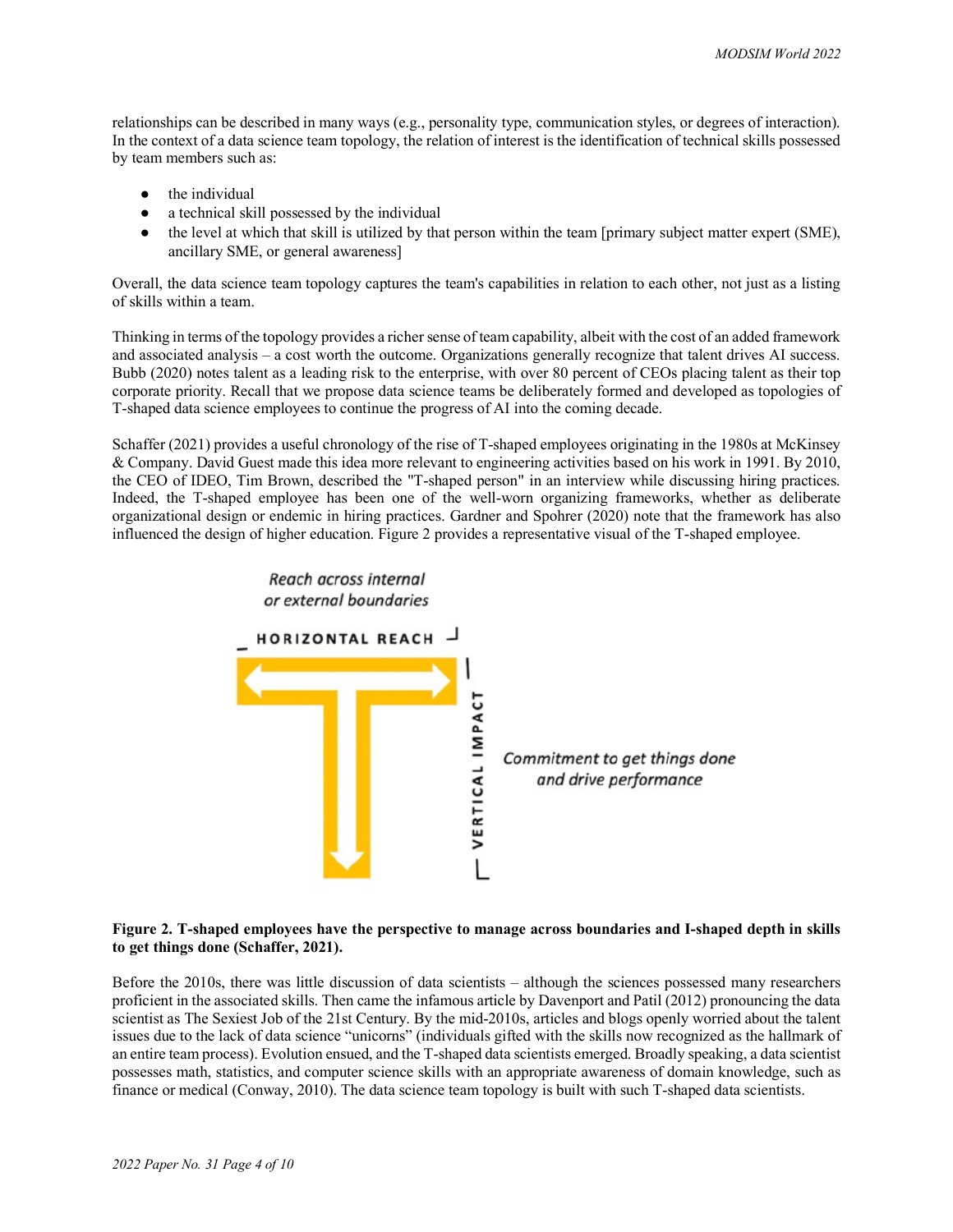A key benefit of data science team topologies based on T-shaped employees is the deeper systems thinking that results (Gardner & Maietta, 2020). A helpful analog to this train of thought is the domain of systems engineering. Systems engineering itself is an interdisciplinary approach to delivering value (Hutchinson et al., 2018). Conway (1968) presents the notion of a designed system – a sort of topology – that he expands into consideration of an organization as a system

*Any system of consequence is structured from smaller subsystems which are interconnected. A description of a system, if it is to describe what goes on inside that system, must describe the system's connections to the outside world, and it must delineate each of the subsystems and how they are interconnected (p. 29).*

Eventually, we find that one of the most significant limiting factors to continued AI progress is how well AI practitioners (data science teams) organize into a value-producing system as perceived by AI advocates. Designing a data science team topology based on T-shaped employees as parts of a machine rather than components of a system suffers from sub-optimization issues unless you consider the system health as a whole. Stated another way: the data science recruiting process tends to optimize each hire individually (as expected) but does not complement another process to maximize overall team capability.

## **NEGOTIATING TEAMWORK BY DESIGN**

While there is a great deal of focus on emerging technologies within the AI/ML landscapes, it is also critical for business leaders to remember that building, implementing, and maintaining those technologies requires a skilled and specialized labor force. The technology sector experiences some of the highest turnover rates of any industry, with estimates around 13% (Booz, 2018), and the direct and opportunity costs of executing a job search can add up quickly. Some sources estimate the total direct and opportunity costs of employee turnover in the organization to be between 100% and 300% of the position's salary (Ferrazi, 2015). Recruiting and retaining top technical talent had traditionally relied on the strength of a corporate brand: offering high salaries, excellent benefits, and luxury amenities (Larson, 2020). Increasingly, professional development and technological growth have been cited as key drivers for the millennial heavy tech sector workforce (Bean, 2019).

While many industries have clearly defined standards and examination schedules driving the associated career progression (e.g., taking the AICPA exam to become a certified public accountant), the technology sector has not established similar standards for data-driven roles. In an interview with *The Observer*, DJ Patil, often credited with popularizing the term "Data Scientist," describes the choice of title to be intentionally vague, citing that the critical thing to his perspective is "how you use data to interact with the world, study it and try to come up with new things." (Cao, 2019)

As such, managers and individual contributors often need to negotiate a technical development path that interests the practitioner while also serving the needs of the team and larger business strategy. This makes managing the team's technical topology a delicate and challenging task. If the negotiation fails, the business risks having gaps in their team's technical capabilities and even increased turnover as technical employees seek positions that will allow them to grow in their desired direction.

Considering the domain of systems engineering again, Project Helix began in the mid-2010s to catalog the critical skills of effective systems engineers. The project included organizations from the Department of Defense and the defense industrial base. It sought to model "the required skills of systems engineers outside of a T-model" but determined an alteration to the T-model was "an appropriate and useful framework" (Hutchinson, 2018). Figure 3 shows the Atlas Proficiency Model, a framework of skill dimensions, and a measurement system resulting from Project Helix.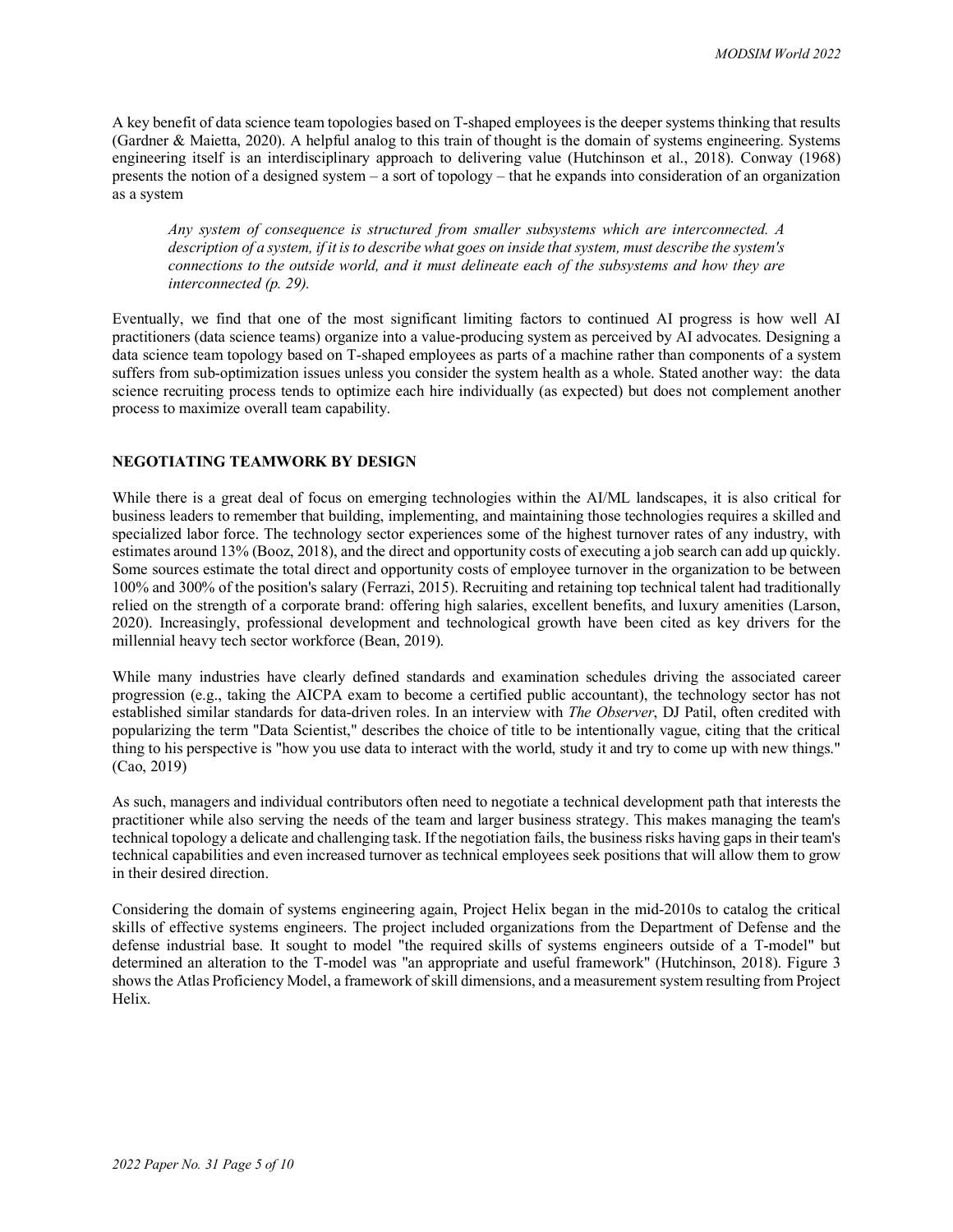

#### **Figure 3. The Atlas Proficiency Model. Measurement system for an individual contributing systems engineer (Hutchinson et al., 2018).**

Nonetheless, the Atlas Proficiency Model still captures a single technical proficiency (vertical of the "T") in "Math / Science / General engineering" axis as well as five softer skills (context, discipline, mindset, interpersonal, and leadership) that are not enablers to a topological approach. This is a helpful tool for measuring an individual (within the T-shaped framework), but we sought to consider measuring an **organization's situation** in its "team of T's."

This paper proposes a shift from the two-dimensional (breadth and depth) approach of the T-shaped employee model to a **coverage-based model**, focusing on the team's overall topology. To visualize this paradigm, we borrow the concept of ternary diagrams from the physical sciences. Popular in chemical engineering and geoscience, a ternary diagram is a two-dimensional representation of a mixture of three components. A common application of this analytical technique is describing the flammable mixtures of hydrogen, argon, and air in industrial processes (Nehrig et al., 2015). A flammability diagram is a standard tool used by chemical engineers in plant design because it allows the engineer to visualize which mixture regimes combustible-inert gas-oxidizer render the flammable substance effectively inert.

In Figure 4, we demonstrate how data science roles can be mapped into a combination of the three dimensions: Database Systems, Computer Science, and Statistics & Analytics. Within this framework, a practitioner's capability is represented by an area located by the three axes. These three dimensions are selected because they can represent a variety of AI/ML tasks in an industry-agnostic way. There are other dimensions of capability (such as design and visualization, industry-specific domain knowledge, soft skills, etc.) to also consider when mapping growth paths for practitioners.

In this view, formal education programs result in an expected, and consistent, region of skill (cyan, diagonal striped region). This area of skill expands through the practitioner's own experiences, interests, and study (cyan,  $\aleph$ <sup>6</sup> dotted region), transforming what begins as a welldefined region into a more amoeba-shaped capability that is unique to the practitioner.



Many educational programs market their ability to create a "full-stack" individual who would be able to handle any task on the ternary diagram. However, this claim rings strongly of the "unicorn" approach to technology hiring. In practice, such practitioners are not trained; they are developed by a career's worth of experience.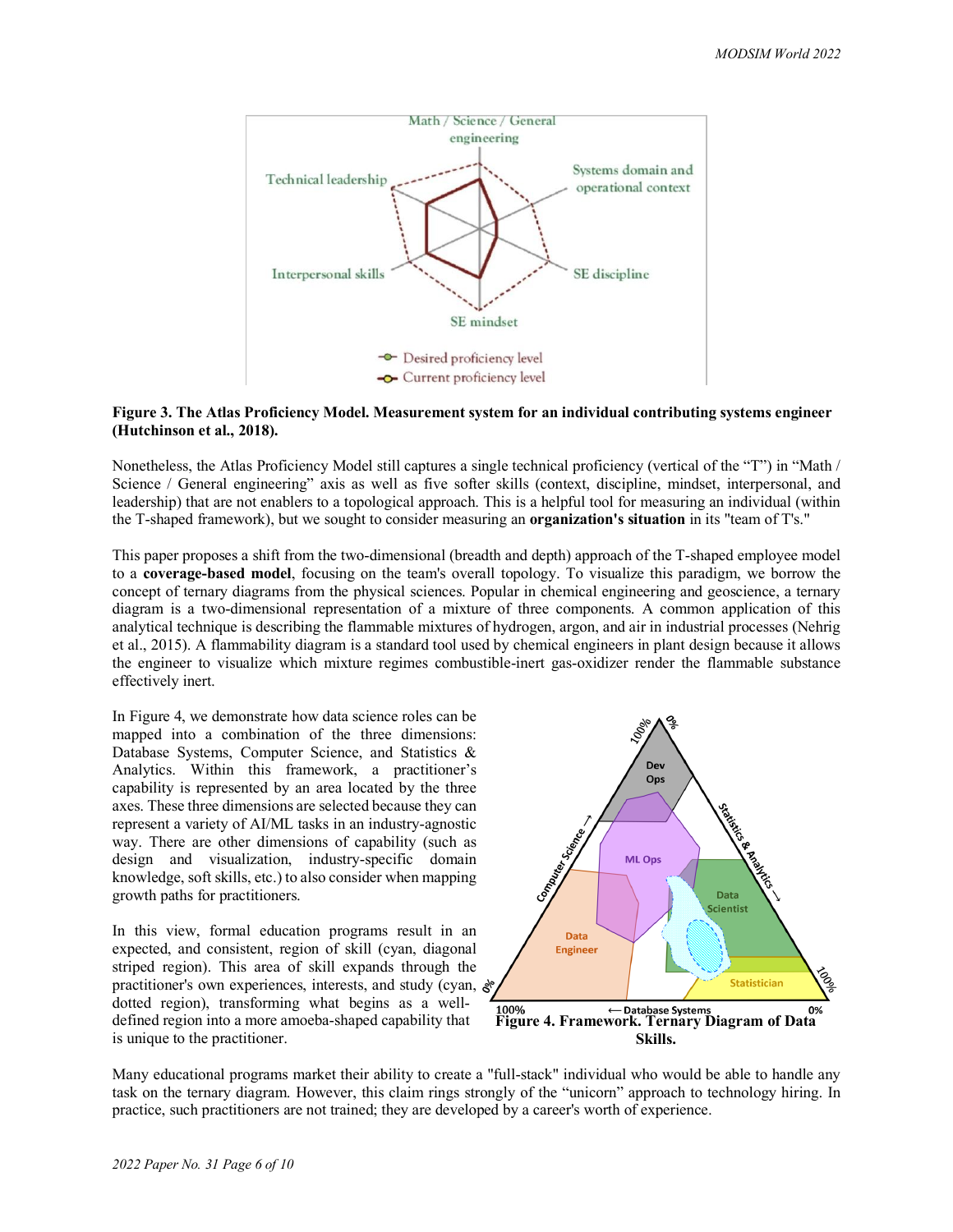Instead, when building or reshaping a team the key is to hire practitioners covering different regions of the framework. This is also the first opportunity to start practicing transparency in career and skill progression. Increasingly, hiring managers and candidates begin having frank discussions to level-set the needs and expectations of both sides of the business relationship. Companies like Paragus have decided to push the paradigm further by publishing "a clear view of [the practitioner's] personal career ladder in the form of a checklist of skills and experiences they need to earn before they are promoted" (Bean, 2019).

As the team coalesces and develops, the individual practitioners share knowledge and experience and their regions within the framework migrate towards one another. Observing this migration allows the team to anticipate one another's needs and smooth out capability transitions. This familiarity reduces the time to market and improves the quality of the final products developed by the collaboration.

There is no one pattern of coverage that fits the needs of all organizations. Rather, the coverage should be determined by the organization's data maturity and goals. In the first stage of data maturity (**business reporting**) – organizations are often heavy in data engineers and business intelligence analysts. They seek to gather and communicate information and build the infrastructure and data assets needed for more advanced analysis and projects.

As the organization progresses into the **ad hoc analysis** level of maturity, there is a greater need for analysts and statisticians to discover and deliver insights. The organization may ultimately grow into **predictive and prescriptive analytics**, using ML engineers and data scientists to drive business planning and advanced ML products (Sisense, n.d.). ML-Ops and Dev-Ops practitioners can be very useful when the business directly sells ML products rather than using them for internal purposes. The maturation journey is unique to an enterprise. It does not require all roles to be filled. Neither does it require roles be filled in the same proportions at any given time in the company's data maturation process.

When gaps in the team's data science topology are identified, the first instinct may be to encourage the existing practitioners to grow in that direction. While economical, this approach assumes there is sufficient bandwidth for a period of learning and interest on the part of an existing team member to shift roles. If timing permits, another option would be to identify data-minded individuals within the organization that can be trained to fill the niche. Many companies have educational assistance programs that can assist in this growth. Assuming that appropriate and willing mentors can be found amongst existing practitioners, internal training may also be an option. Though data-minded individuals may be tricky to identify, they benefit from familiarity with the corporate culture and mission and more extensive domain knowledge than an external hire. Furthermore, their transition into a data role often represents career and salary growth, two commonly cited reasons for job dissatisfaction in the tech industry.

If an external hire must fill the role due to the specialized nature of the job or the timing requirements, then finding qualified candidates who have industry experience may be challenging. Many bootcamps and degree programs focus on data skills, assuming (often rightly) that domain familiarity will be obtained in the first few years of employment. Some candidates have the personality and motivation to seek out business SMEs to onboard that knowledge. However, others may benefit from a "business internship," a dedicated period of three to six months at the beginning of their time with the company to work within one or more of the lines of business. The authors have observed this approach to be particularly effective for early career hires.

Finally, not all capability gaps require a permanent hire. For example, a product team focused on building a natural language project for transcribing medical notes during a procedure may not benefit from having a full-time medical doctor on staff with the AI/ML team. Instead, engaging in consultation and partnership with a medical doctor(s) working for another part of the company would make sense. If the project progresses to a point where it deals with subspecialties of medicine, then contracting with external SMEs may be sufficient to provide the insight and guidance required. An added benefit of the approach is that engagement with SMEs early and often will help shape the final product into something more useful and intuitive for the planned end-user.

In addition to hiring and development, interdisciplinary data science team topologies benefit from a vision of where AI is moving in the next decade. Gendron and Maduro (2022) investigate the role of psychology in data science resulting in an approach termed mindful modeling based on the growing intradomain influence of causal inference.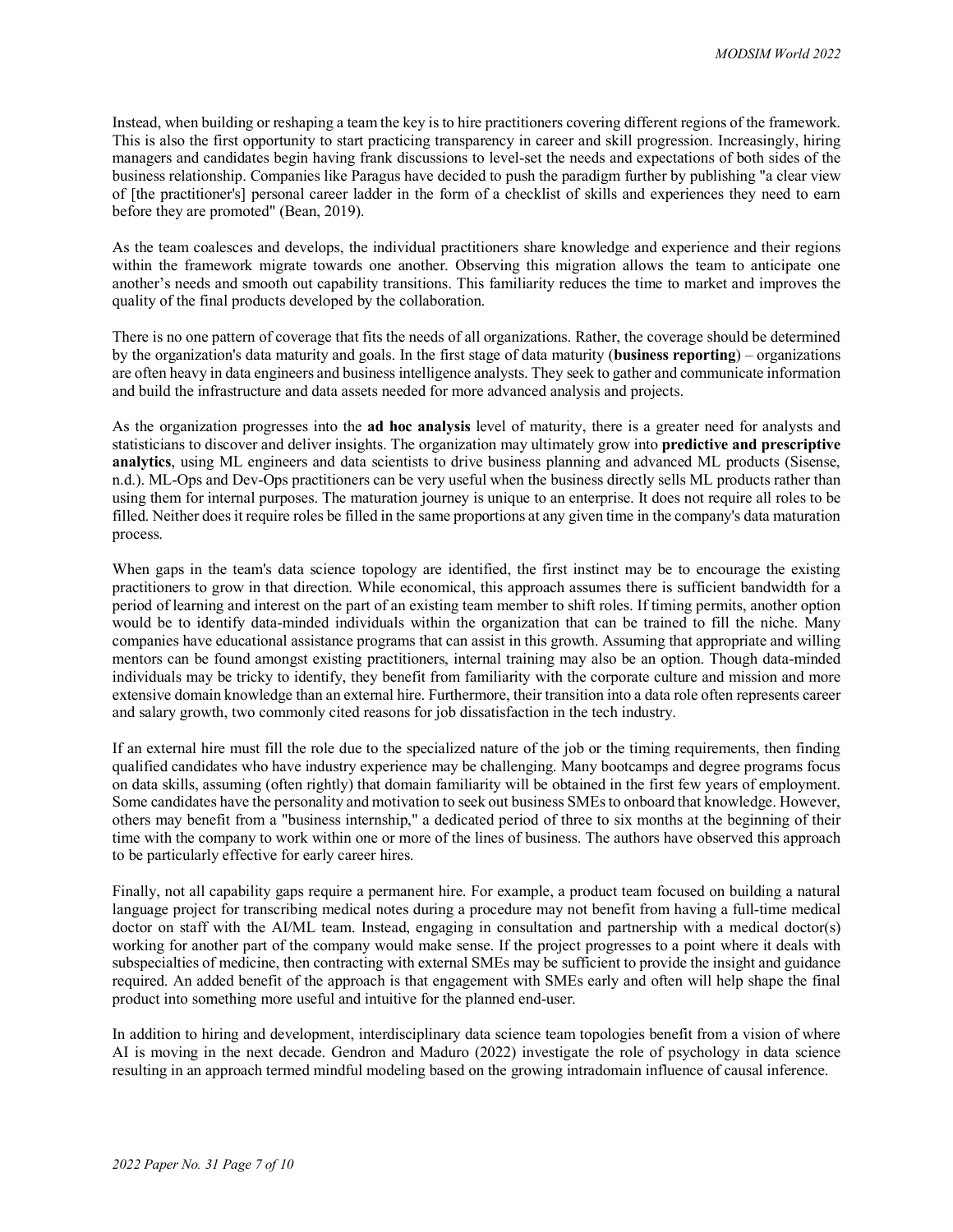### **SOCIAL SCIENCE, MINDFUL MODELING, AND CAUSAL INFERENCE IN AI**

**Mindful modeling** promotes the use of a metamodel phase prior to data collection and computational modeling activities. The benefits of conceptual modeling are clearly described in prior work (Robinson et al., 2015) and point to the need for deliberate and structural thought processes that ultimately lead to causal inference. The importance of causal inference in AI could not be overstated, and as noted in AI Med (2021), "The future of AI, especially as we aim to reach artificial general intelligence, will need to learn similarly to how a child learns: understand casual relationships without overabundant data." Studies and work in causality emerged in the 1970s and were propelled into academics by Judea Pearl in the 1980s (Pearl et al., 2018). Unfortunately, causal inference methods remained largely unused by AI researchers and practitioners. We argue that AI teams should incorporate causal inference capabilities while striving to attain artificial general intelligence (Hünermund et al., 2019; Schölkopf et al., 2021). Together this creates the conditions to experience competitive advantages in data science organizations.

A type of modeling that leads to causal inference is structural equation modeling (SEM). Identifying latent variables that are believed to exist but cannot be directly observed (i.e., depression, decision-making, cognitive strain) is a burgeoning topic amongst social scientists and economists. Additionally, SEM type estimations are beneficial because they produce effect size estimations (such as  $R^2$ ) that provide information about the magnitude or direction of results. Knowing how big or small the effect size is can inform practitioners about the relative, real-world value of a statistically significant, well-fitting model. Statistical significance on its own does not convey real-world value. For example, a hypothetical model suggesting that lab biomarkers can predict sepsis in patients may have excellent fit, yet little clinically significant value if the model only predicts 5% of the variance in sepsis.

Most social scientists and many behavioral economists often undergo extensive SEM training in their programs. However, AI researchers and practitioners are rarely trained in SEM. This mismatch between the goals of AI and the AI practitioner training points to the benefit of an intradisciplinary team in AI, particularly bringing social scientists to the table. Including SMEs from other disciplines such as psychology, mathematics, linguistics, philosophy, and experts in the field for which a product is developed (e.g., nurses and physicians for a healthcare AI), will benefit the AI team's product (Nahar et al., 2021). The importance of having the product users at the table from the onset is twofold: it increases trust and explainability and increases the likelihood of product users embracing AI. Lastly, promoting diversity, equity, and inclusion within each team and organization would further tear down silos, protect against implicit and explicit bias, and inspire innovation (Gendron & Maduro, 2022).

#### **SUMMARY**

By hiring T-shaped people and employing them in a thoughtfully designed data science team topology, employers can realize an environment where team members behave collectively to increase capability and appropriate skills. What can be done to avoid another AI winter? Turning black box models into glass box models is a hurdle that AI practitioners must overcome to achieve the usability and trustworthiness of their products. Regarding building teams that create glass box products, it is up to the organizational leaders to evolve and work towards a mature data science team. Designing a topology is more effective if managers can visualize or measure progress in its evolution. Development, hiring (internal and external), and consultation are three effective strategies to fill out a data science topology. Using a ternary diagram depicting coverage of three desired dimensions allows a glimpse into the overall coverage of team skill and capability relative to objectives. Mindful modeling techniques that include aspects of the scientific method, such as causal inference, will provide a competitive advantage to data science teams. We support the assertion that due to the general lack of formal education about causality in data science education, training will first be driven by AI practitioners using causal inference in corporate settings, which will inspire an evolution among coworkers (Hünermund et al., 2019; Hünermund, Copenhagen Business School, personal communication, January 2022). Lastly, we caution that leadership efforts towards advanced analytics, without the necessary underlying team infrastructure and data, are likely going to be ineffective.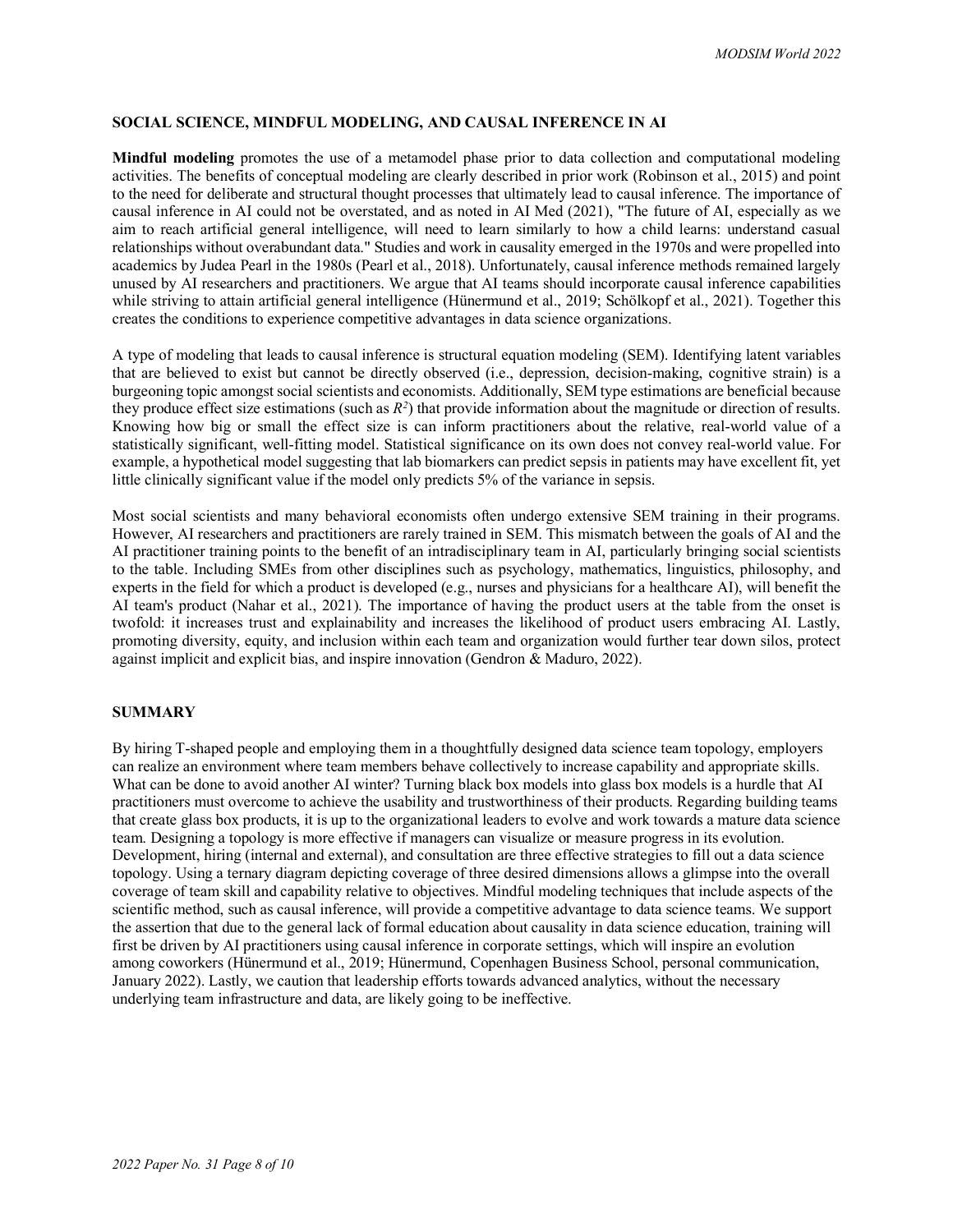#### **REFERENCES**

- AI Med. (2021, October 26). *Causal inference: The future paradigm of artificial intelligence*. Feature: AC observations. https://ai-med.io/ac-observations/causal-inference-the-future-paradigm-of-artificial-intelligence/
- Bean IV, D. D. (2019, December 11). *A small tech company tried it all to stop employee turnover. Only one thing worked.* CNBC. https://www.cnbc.com/2019/12/03/a-tech-firm-tried-it-all-to-stop-turnover-only-one-thingworked.html
- Booz, M. (2018, March 15). *These 3 industries have the highest talent turnover rates*. Linked-In. https://www.linkedin.com/business/talent/blog/talent-strategy/industries-with-the-highest-turnover-rates
- Bubb, D. (2020). Forward. In P. Gardner & H. Maietta (Eds.), *Advancing talent development: Steps toward a Tmodel infused undergraduate education*. Business Expert Press.
- Cao, S. (2019, November 9). *What on earth is a data scientist? The buzzword's inventor DJ Patil spills all.* Observer. https://observer.com/2019/11/data-scientist-inventor-dj-patil-interview-linkedin-job-market-trend/
- Castelvecchi, D. (2016). Can we open the black box of AI? *Nature News, 538*(7623), 20.
- Conway, D. (2010, September 30). *The data science Venn diagram*. http://drewconway.com/zia/2013/3/26/the-datascience-venn-diagram
- Conway, M. E. (1968, April). How do committees invent? Design organization criteria. *Datamation,* 28-31.
- Davenport, T. H., & Patil, D. J. (2012). Data scientist: The sexiest job of the 21st century. *Harvard Business Review, 90*(10), 70–76. http://hbr.org/2012/10/data-scientist-the-sexiest-job-of-the-21st-century/
- Elser, J. (2022). *How to talk to data scientists: A guide for executives.* Business Expert Press.
- Ferrazzi, K. (2015). Technology can save onboarding from itself. *Harvard Business Review*, *93*(3). https://hbr.org/2015/03/technology-can-save-onboarding-from-itself
- Fletcher, R. R., Nakeshimana, A., & Olubeko, O. (2021). Addressing fairness, bias, and appropriate use of artificial intelligence and machine learning in global health. *Frontiers in Artificial Intelligence*, *3*, 116.
- Gardner, P., & Maietta, H. (2020). Deep systems knowledge brings system thinking. In P. Gardner & H. Maietta (Eds.), A*dvancing talent development: Steps toward a T-model infused undergraduate education* (Ch. 2). Business Expert Press.
- Gardner, P., & Spohrer, J. (2020). Introduction. In P. Gardner & H. Maietta (Eds.), *Advancing talent development: Steps toward a T-model infused undergraduate education*. Business Expert Press.
- Gendron J., & Maduro, R. (2022). The role of inference in AI: Start S.M.A.L.L. with mindful models. In F. A. Batarseh & L. Freeman (Eds.) *AI assurance* (Ch. 6). London, UK: Elsevier Academic Press.
- Guest, D. (1991, September 17). Managers in focus as the skills gap closes: The hunt is on for the renaissance man of computing. *The Independent*. London, England. p. 27, Issue 1536.
- Hünermund, P., & Bareinboim, E. (2021, March 10). *Causal inference and data fusion in econometrics*. ArXiv Econometrics. arXiv:1912.09104v3 [econ.EM].
- Hutchinson, N., Pyster, A., & Henry, D. (2018). From "T" to " $\Box$ ": The other leg that systems engineers stand on. In Y. Moghaddam, H. Demirkan, & J. Spohrer (Eds.), *T-shaped professionals: Adaptive innovators.* Business Expert Press.
- Jacovi A., & Goldberg, Y. (2020). Towards faithfully interpretable NLP systems: How should we define and evaluate faithfulness? *Proceedings of the 58th Annual Meeting of the Association for Computational Linguistics*, 4198–4205. Association for Computational Linguistics. 10.18653/v1/2020.acl-main.386
- Jacovi, A., Marasović, A., Miller, T., & Goldberg, & Y. (2021, March). Formalizing trust in artificial intelligence: Prerequisites, causes and goals of human trust in AI. *Proceedings of the 2021 ACM Conference on Fairness, Accountability, and Transparency*, 624-635. Association for Computing Machinery. https://doi.org/10.1145/3442188.3445923
- Kop, M. (2021, October 1). *EU artificial intelligence act: The european approach to AI, transatlantic antitrust and IPR developments.* https://law.stanford.edu/publications/eu-artificial-intelligence-act-the-european-approach-toai/
- Kuehner-Hebert, K. (2021, December 3). *How the 'Great Resignation' is accelerating the use of robotics and AIbased tools.* BenefitsPro. https://www.benefitspro.com/2021/12/03/how-the-great-resignation-is-acceleratingthe-use-of-robotics-and-ai-based-tools/
- Larson, B. (2020, May 4). *The biggest 2020 trend in the tech industry is the people that power it*. Lucas Group. https://www.lucasgroup.com/your-career-intel/biggest-2020-tech-trends/
- Lipton, Z. S. (2018, October). The mythos of model interpretability. *Communications of the ACM, 61*(10), 36–43. https://doi.org/10.1145/3233231